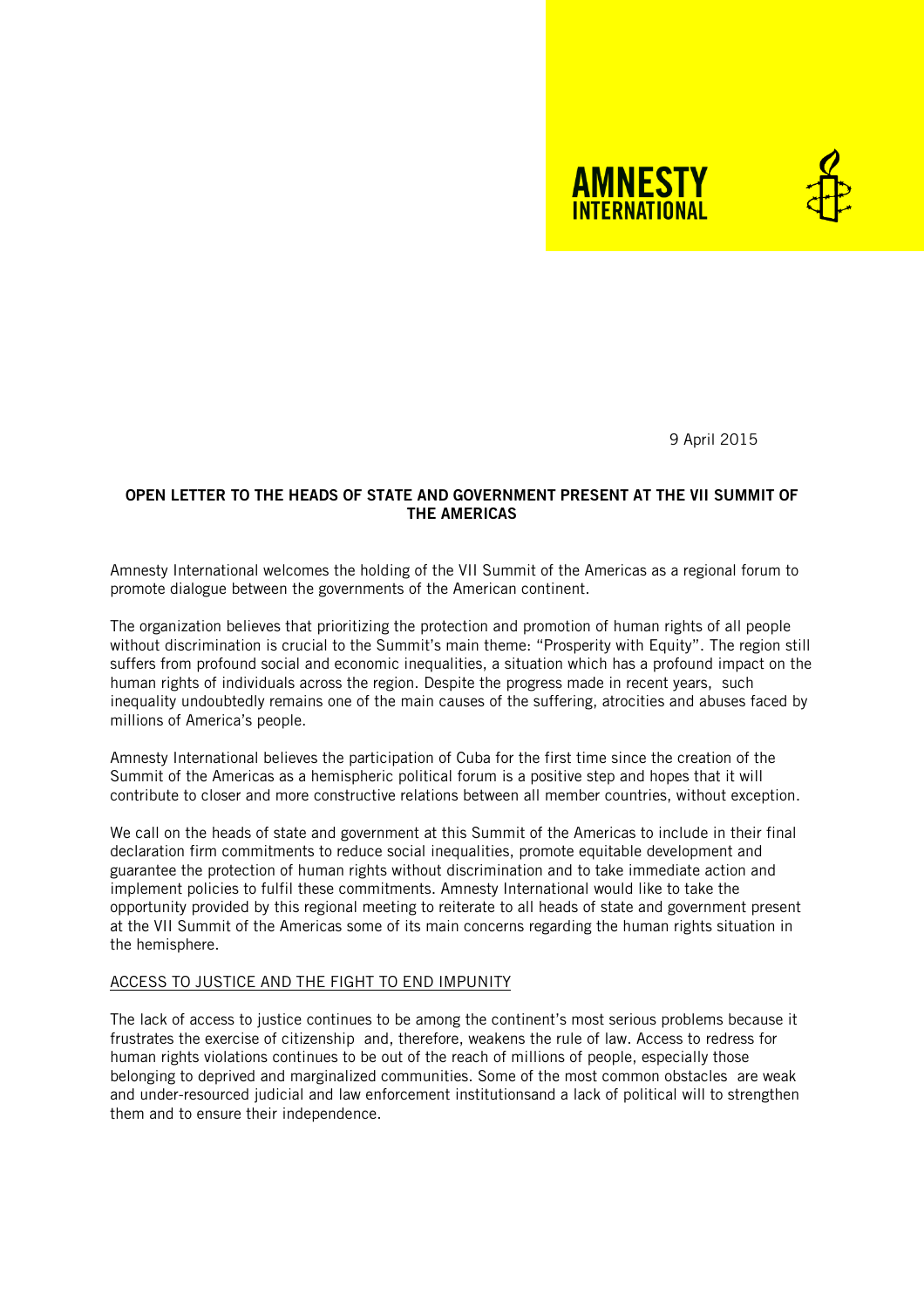Such obstacles to justice are exacerbated by attacks against human rights defenders, witnesses and others involved in the judicial process. Journalists who denounce abuses of power, human rights violations and corruption are also frequently targeted.

In Mexico, for example, incomplete and limited investigations into the case of the 43 students at Ayotzinapa teacher training college, who were subjected to enforced disappearance, highlighted serious failures on the part of the Mexican government in investigating widespread and entrenched corruption and collusion between state officials and organized crime, as well as shocking levels of impunity and the government's failure to respond to one of the worst human rights crises in the continent. This case is symbolic of the grave weaknesses in the way in which human rights violations are dealt with in Mexico. But this was no isolated case or atypical situation in this country, which continues to be the scene of forced disappearances, impunity and corruption.

In Venezuela, one year after the demonstrations in support of and against the government that shook the country between February and July 2014, leaving 43 dead, hundreds of people injured, dozens of people tortured and ill-treated, the victims and their families are still waiting for justice.<sup>1</sup>

Amnesty International insists on the need to guarantee the independence of the public authorities and improve the effectiveness of justice systems, including access to these systems without any form of discrimination.

### PUBLIC SECURITY AND HUMAN RIGHTS

-

In recent decades, the increase in violence and influence of non-state actors, including criminal networks and transnational companies that operate with impunity and with an increasingly transnational impact, have challenged the power of the state and governments' capacity to protect human rights. The response of governments, which in some cases has included the use of the armed forces to control criminal networks, has itself generated grave human rights violations and restricted the freedoms of expression and peaceful protest.

Growing discontent at the high levels of impunity and corruption, as well as at economic policies that privilege the few, has expressed itself in protests in which hundreds of thousands of people have taken to the streets to demand accountability from their governments and an end to human rights violations. This outpouring of dissatisfaction and demands has taken place against the backdrop of an erosion of democratic space and continuing criminalization of dissent.

In recent years, we have witnessed, with great concern, the continued use of excessive force by the security forces in response to massive protests in Brazil, Canada, Chile, Ecuador, the USA, Guatemala, Haiti, Mexico, Peru and Venezuela.

In Brazil, thousands of people took to the streets to protest as the country prepared to host the 2014 World Cup. The scale of the protests was unprecedented, with hundreds of thousands of people participating in mass demonstrations in dozens of cities. In many instances, the police response to the wave of protests in 2013 and 2014, including during the World Cup, was violent and abusive.

In the USA, the shooting of Michael Brown and the decision of the grand jury not to indict the police officer responsible sparked months of protest in and around Ferguson. The use of heavy-duty riot gear and military-grade weapons and equipment to police the demonstrations served to intimidate protestors exercising their right to peaceful assembly. Several other deaths of young Afro-Americans and Mexican immigrants at the hands of police officers showed that it is necessary to review the laws on the use of force in the USA.

<sup>&</sup>lt;sup>1</sup> See the recent Amnesty International report on this issue: "The Faces of Impunity. A Year After the Protests, Victims Still Await Justice". https://www.amnesty.org/en/documents/amr53/1239/2015/en/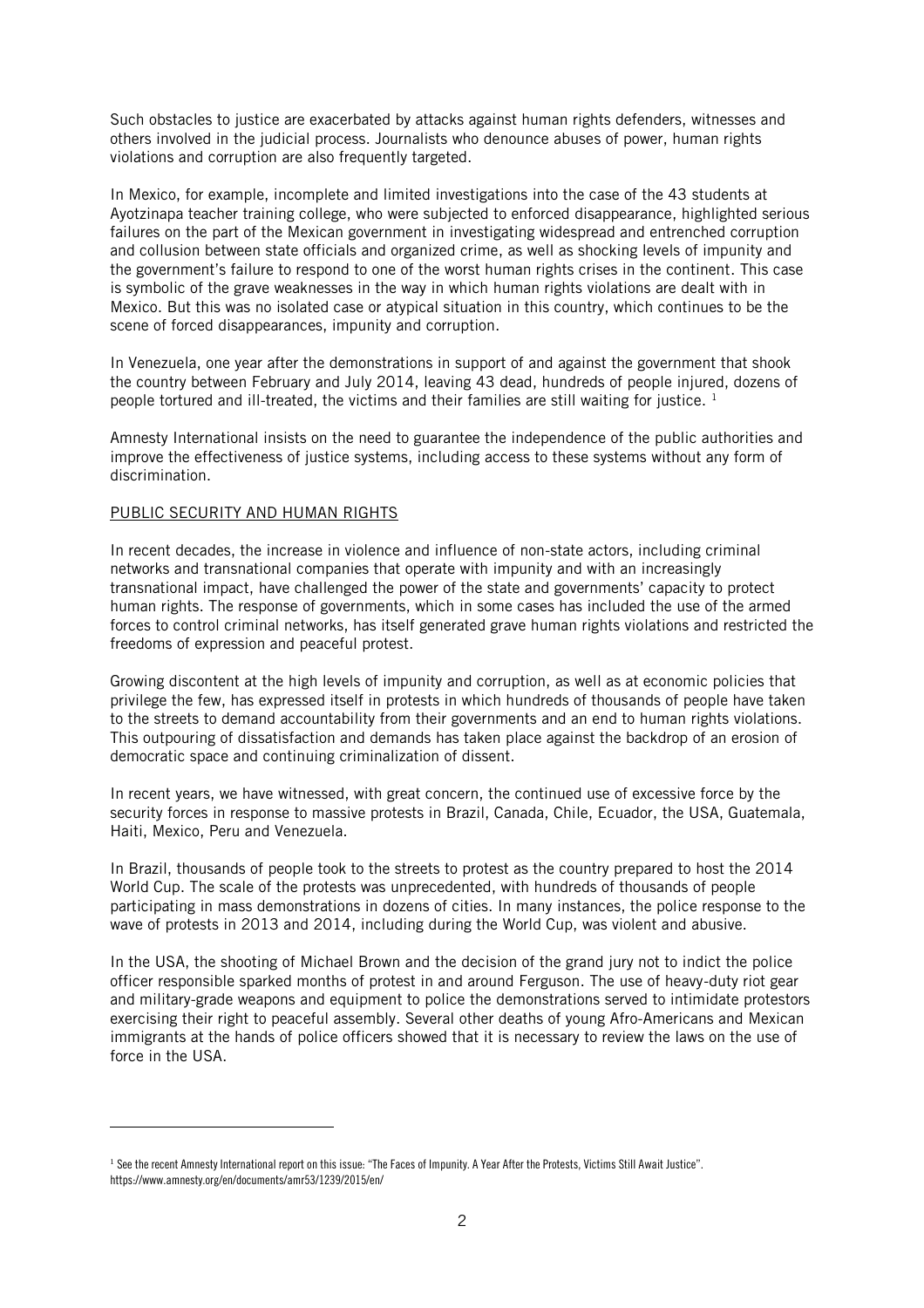Amnesty International calls on the region's states to respect the right to demonstrate peacefully and to establish clear and efficient mechanisms against the excessive use of force by the security forces. The organization also calls on governments to prioritize the protection of human rights in its public security policies.

# THE RIGHTS OF MIGRANTS AND THEIR DESCENDANTS

In some of the region's countries, insecurity, violence and economic hardship drive a growing number of migrants to cross the borders in search of protection and improved living conditions for themselves and their families. The flow of Central American migrants, especially unaccompanied minors, who cross Mexico and try to gain entry into the USA, has led to a humanitarian crisis, particularly given the conditions in which they are detained and the grave human rights violations to which they are subjected. Migrants crossing Central America and Mexico are often killed, abducted or face extortion by criminal gangs, often operating in collusion with the authorities. Women and children are at particular risk of sexual violence and people trafficking. These violations are rarely investigated.

Discrimination against migrants and their descendants is pervasive and states show little interest in addressing the causes of such entrenched exclusion. In September 2013, the Dominican Republic's Constitutional Court issued a widely criticized judgement which had the effect of retroactively and arbitrarily depriving Dominicans of foreign descent born between 1929 and 2010 of their Dominican nationality. The vast majority of those affected were of Haitian descent. In the Bahamas, proposed reforms on migration have raised concerns about the violation of the rights of migrants and their descendants, such as the requirement to hold an identity document in order to enrol at schools as from September 2015.

Amnesty International requests states to comply with international standards that protect migrants, including the prohibition of the arbitrary deprivation of nationality. It also demands the repeal of decrees and rulings that infringe the human rights of migrants and their descendants, independently of their legal status, and calls for measures to prevent mass deportations without adequate guarantees for the rights of migrants.

### THE RIGHTS OF INDIGENOUS PEOPLES AND AFRO-DESCENDANT COMMUNITIES

The region's indigenous peoples and Afro-descendant communities continue to suffer discrimination and inequality in the fields of housing, water, health and education. These groups continue to encounter social, political and economic threats to their collective well-being and their very existence. Their cultural heritage, ancestral lands and right to self-determination are under constant attack. State and non-state actors, such as businesses and powerful landowners, often forcibly remove them from their lands in the name of social and economic development, without consulting them or obtaining their free, prior and informed consent. Development programmes often result in environmental and cultural destruction and community displacement.

In 2014, the Afro-descendant communities of Buenaventura, a port on the southeast coast of Colombia, were the victims of a growing wave of violence, including killings and forced disappearances, mainly at the hands of paramilitary groups and criminal gangs. Some of the victims were dismembered. The violence was concentrated in poor areas of the city that have been chosen as locations for the development of port infrastructure or other economic projects.<sup>2</sup>

Amnesty International urges the region's states to respect the principles in the 2007 United Nations Declaration on the Rights of Indigenous Peoples, which are universally accepted in our continent, and the Inter-American system's case law on this issue. In particular, we urge governments to ensure effective consultation and free, prior and informed consent of indigenous peoples in the event of them being affected by development projects, including extractive industry projects.

-

<sup>2</sup> Colombia: Death Threats Received in "Humanitarian Zone" (AMR 23/016/2014) https://www.amnesty.org/en/documents/AMR23/016/2014/en/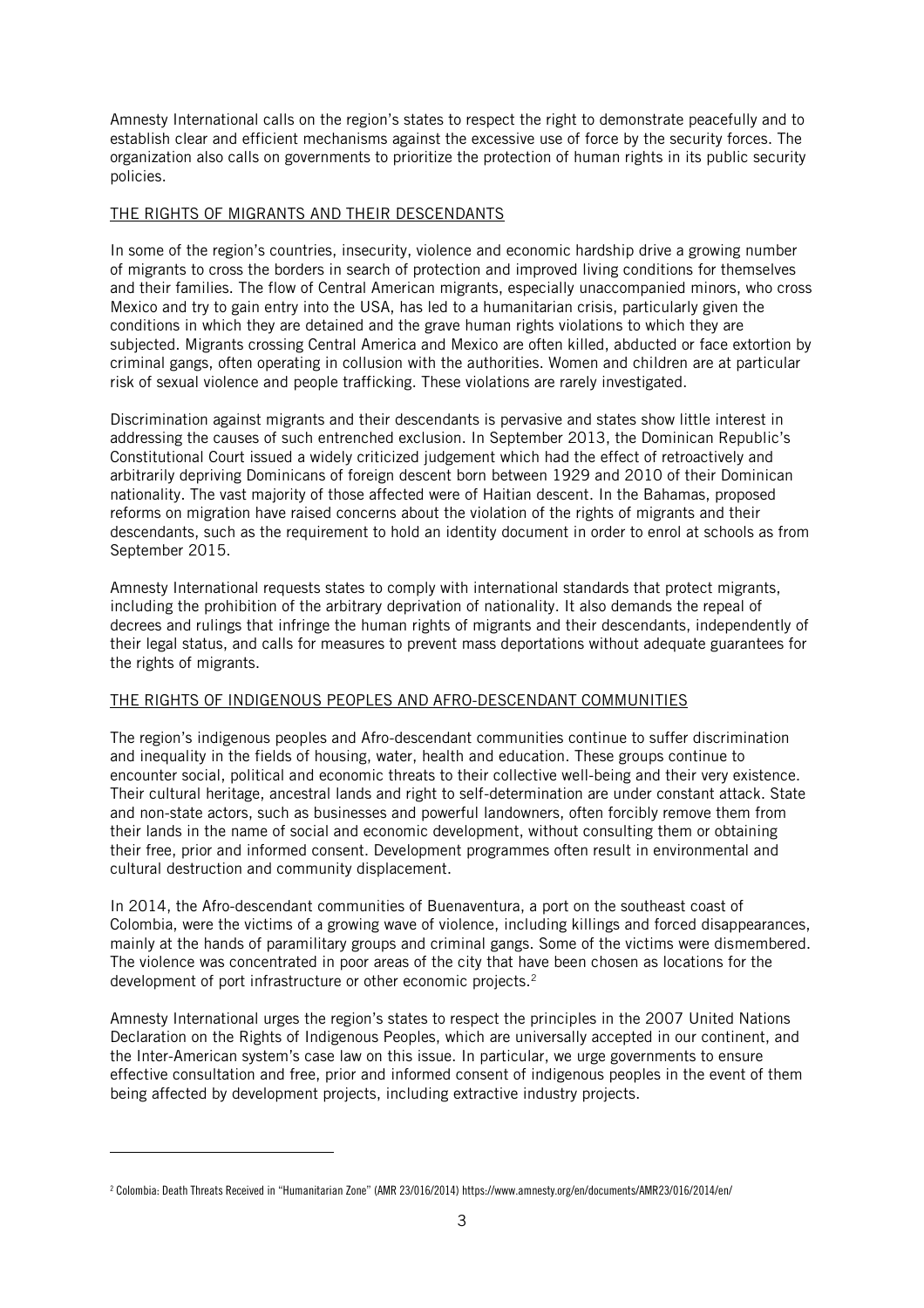Amnesty International welcomes the resumption of negotiations on the American Declaration on the Rights of Indigenous Peoples and reiterates its request to member states of the Organization of American States (OAS) to ensure that the Declaration adequately reflects the opinions and experiences of those whose rights are at stake<sup>3</sup>. This document provides an opportunity to strengthen regional compliance with the United Nations Declaration and focus on the specifics of the indigenous peoples' situation in our continent. However, the American instrument will not be legitimate without the support of the indigenous peoples. On this issue, Amnesty International expresses its concern at the late notification to indigenous representatives about the meetings this year and the limited financial support for attendance at the negotiations, which has created barriers to the effective participation of the indigenous peoples of all the countries in our region. In addition, pressures to quickly conclude negotiations on many pending issues made it more difficult for indigenous peoples to make their voices heard and their opinions considered.

# THE RIGHTS OF WOMEN AND GIRLS

Violence against women and girls continues to be one of the main human rights challenges throughout the continent. States in the region are failing to put the protection of women and girls from rape, threats and killings at the forefront of their political agenda. Slow and patchy implementation of legislation to combat gender-based violence remains a serious concern and the lack of resources available to investigate and prosecute these crimes raises questions about official willingness to address the issue, which affects all our societies.

In August 2013, the region's states made a certain amount of progress when they reached a historic agreement in Montevideo, Uruguay, acknowledging that the criminalization of abortion causes increased maternal mortality and morbidity and does not reduce the number of abortions. In December 2014, abortion was decriminalized in some circumstances in the Dominican Republic, although the relevant legislation has not yet entered into force. In January 2015, the Chilean government presented a draft bill on the decriminalization of abortion under certain circumstances that will be discussed during the course of the year. However, at the end of 2014, the sexual and reproductive rights of women and girls continued to be violated, with terrible consequences for their health and life. In Chile, El Salvador, Haiti, Honduras, Nicaragua and Suriname, a total ban on abortion in all circumstances, including for girls and women pregnant as a result of rape or who experience life-threating complications in their pregnancies, remains in place. In El Salvador, at least 129 women have been incarcerated on pregnancy-related grounds in the past decade and 15 are awaiting the outcome of a request for a state pardon, their ultimate chance of legal remedy against sentences of up to 50 years for obstetric complications.

Amnesty International calls on governments to allocate resources to the fight against gender-based violence in the continent and to put into practice policies to promote the sexual and reproductive rights of women and girls. In addition, Amnesty International urges Chile, El Salvador, Haiti, Honduras, Nicaragua and Suriname to repeal laws that punish abortion and guarantee access to abortion in law and in practice, at least in cases in which pregnancy entails a risk to the life or physical and mental health of the woman or girl, when the foetus cannot survive in the womb and when pregnancy is a consequence of rape or incest.

### RIGHTS OF LGBTI COMMUNITIES

-

Discrimination and violence against lesbian, gay, bisexual, transgender and intersex (LGBTI) people continues despite legislative progress in some countries against discrimination on the grounds of sexual orientation and gender identity. In Honduras, for example, LGBTI people continue to face threats, physical attacks and even killings, despite legislative reforms that punish discrimination against LGBTI people. In Jamaica, attacks, harassment and threats against the LGBTI community are not investigated thoroughly. In Trinidad and Tobago, even though the Constitutional Reform Committee recognized in 2013 the "high level of violence and abuse against LGBTI people", it made no recommendations to

**<sup>3</sup>** See Amnesty International: Too Many Obstacles to Participation of Indigenous Peoples in Negotiations of New OAS Declaration Risks its Legitimacy. HTTPS://WWW.AMNESTY.ORG/EN/DOCUMENTS/IOR60/1180/2015/EN/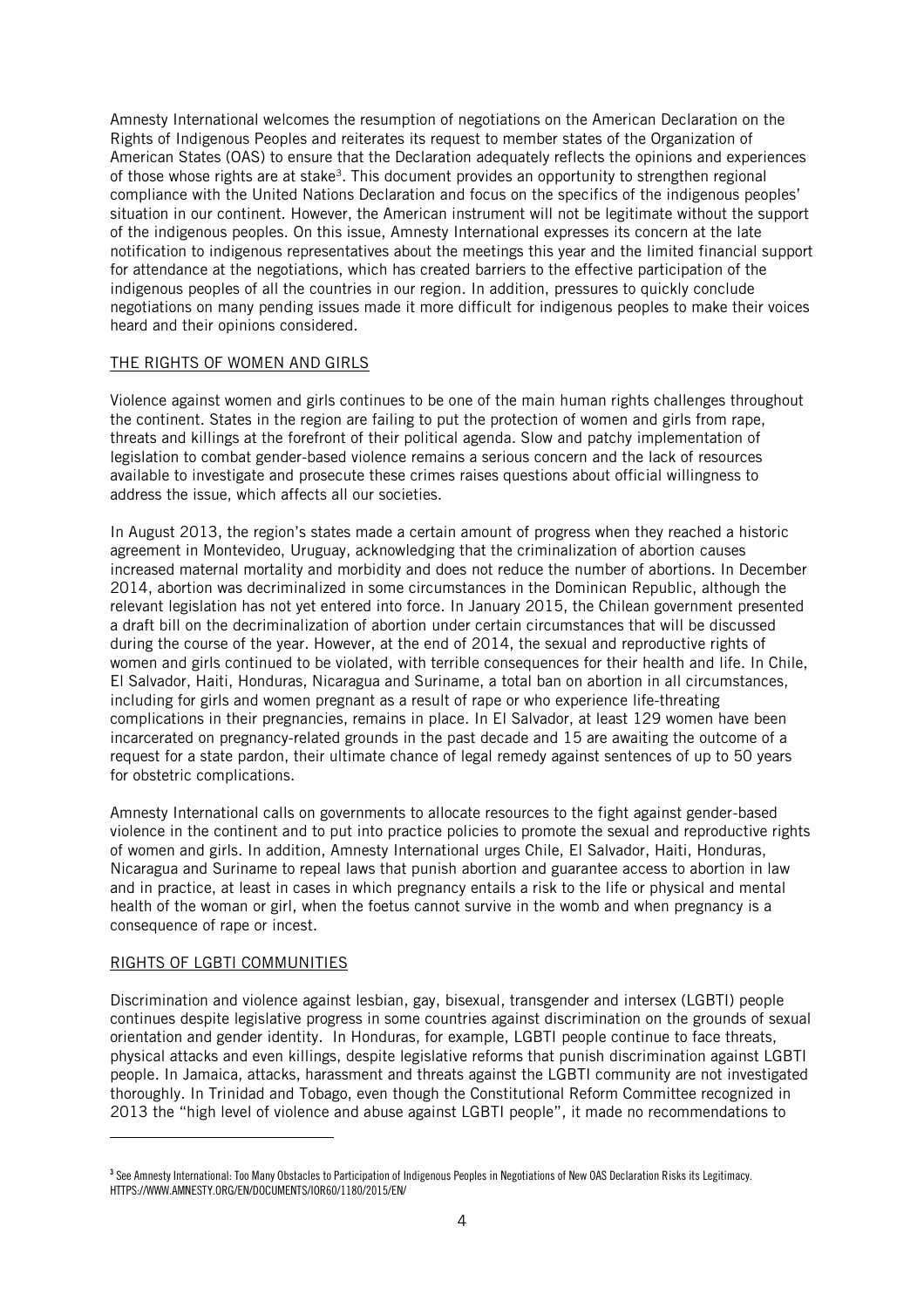eliminate laws that criminalize consensual sexual relations between people of the same sex and that ban the entry of homosexuals into the country.

Canada continues to postpone the approval of a law that would add gender identity to the list of hate crimes in the Canadian Law on Human Rights and the Penal Code.

A clear and resounding message that discrimination against the LGBTI community will not be tolerated is crucial for this VII Summit of the Americas. Equity cannot be achieved without an explicit recognition of this community in our region.

### TORTURE AND OTHER CRUEL, INHUMAN AND DEGRADING TREATMENT

The Americas has some of the most robust anti-torture laws and mechanisms at the national and regional level. And yet throughout the region, the widespread use of torture and other ill-treatment and the failure to prosecute the perpetrators or to provide reparation to victims continues to be a serious concern.

Throughout the continent, cruel, inhuman and degrading treatment is common in prisons or at the time of arrest and is mainly used against criminal suspects to inflict punishment or extract confessions to be used in evidence against them. In addition, thousands of people are held in pre-trial detention for long periods in the region's prisons, at which overcrowding, violence and the lack of basic services constitutes cruel, inhuman and degrading treatment.

Amnesty International urges states to promote and implement comprehensive policies to prevent torture and other cruel, inhuman and degrading treatment and to ensure full accountability and access to remedy for any instances of such human rights violations.

# ARMED CONFLICT

Peace talks between the Colombian government and the Revolutionary Armed Forces of Colombia (Fuerzas Armadas Revolucionarias de Colombia, FARC) offer the best chance in more than a decade to put a definitive end to the region's longest-running internal armed conflict. But all sides continue to commit human rights violations and abuses and violations of international humanitarian law (IHL), principally against indigenous, Afro-descendant and peasant communities, human rights defenders and trade unionists. At least 55 human rights defenders and 20 trade union members lost their lives in 2014 and there has been a massive increase in the number of death threats against human rights defenders, peace and land activists, politicians and journalists.

Neither the government, nor FARC has made an explicit commitment to guarantee justice for all victims of the conflict. This, combined with government attempts to promote legislation that will exacerbate impunity, threatens to undermine the long term viability of any eventual peace agreement. Amnesty International calls on the parties to the conflict to put an end to human rights violations and abuses and violations of IHL and ensure that an eventual peace agreement is compatible with international law and that victims have full access to truth, justice and reparation.

### HUMAN RIGHTS DEFENDERS

Human rights defenders in the region continue to face many problems in carrying out their work. Many of these people put their own lives, physical integrity and freedoms at risk by simply defending rights. In recent years, Amnesty International has documented killings, abductions, death threats, intimidation and an increase in the use of the judicial system to intimidate and repress the defence of human rights throughout the region.

In only a few cases has any progress been made in investigating abuses against human rights defenders and bringing the perpetrators of these grave human rights violations to justice. The lack of impartial and thorough investigations results in a failure to identify those responsible for attacks, leaving human rights defenders at the mercy of the interests of powerful and violent sectors who act in the knowledge that they are unlikely to be held to account for their actions.